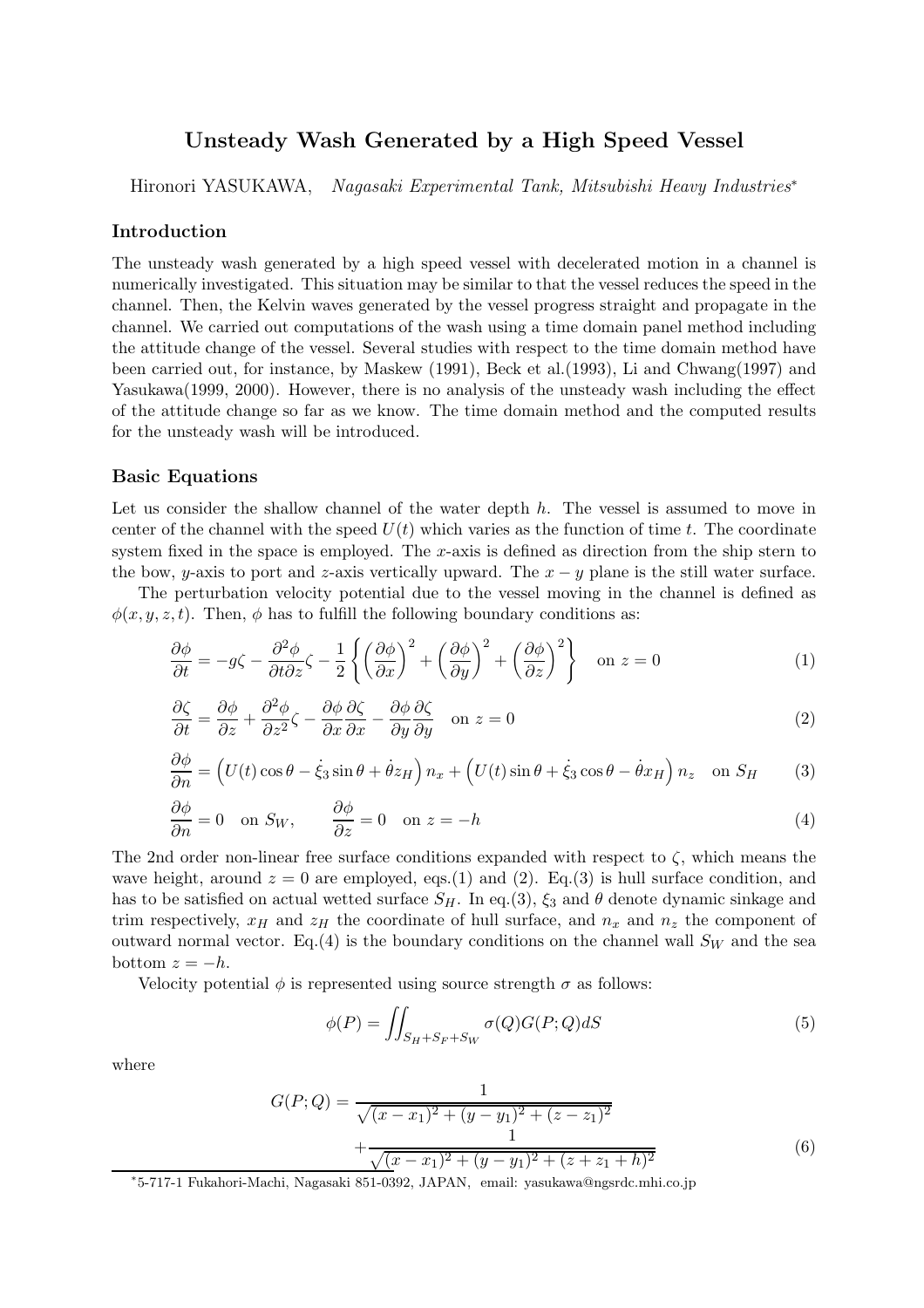Here,  $P = (x, y, z)$  is a field point and  $Q = (x_1, y_1, z_1)$  the source point.  $S_F$  denotes the still water surface  $(z = 0)$ . The 2nd term of the right hand side of eq.(6) is the additional term to fulfill the bottom surface condition.

### **Numerical Scheme**

Numerical scheme to solve the boundary value problem is as follows:

- 1. Accelerations of dynamic sinkage and trim  $(\ddot{\xi}_3^{k+1}, \ddot{\theta}^{k+1})$ , and time derivatives of wave height and velocity potential on free-surface  $(\zeta_t^{k+1}, \phi_t^{k+1})$  respectively at  $(k+1)$ -th time step are assumed using values at  $k$ -th step. Here suffix  $t$  represents time derivation.
- 2. According to Newmark's  $\beta$  method, the velocities and displacements of the sinkage and trim at  $(k + 1)$ -th step are estimated as (herein, only  $\dot{\xi}_3^{k+1}$  and  $\xi_3^{k+1}$  are written.):

$$
\dot{\xi}_3^{k+1} = \dot{\xi}_3^k + \Delta t \left( \ddot{\xi}_3^k + \ddot{\xi}_3^{k+1} \right) / 2 \tag{7}
$$

$$
\xi_3^{k+1} = \xi_3^k + \Delta t \dot{\xi}_3^k + \frac{(\Delta t)^2}{2} \ddot{\xi}_3^k + \beta (\Delta t)^2 (\ddot{\xi}_3^{k+1} - \ddot{\xi}_3^k)
$$
 (8)

where  $\Delta t$  is time increment, and  $\beta$  the acceleration factor.

- 3. Based on the given ship speed and the sinkage and trim estimated in Step 2, ship hull and free-surface panels are arranged.
- 4. According to Newmark's  $\beta$  method, wave height and velocity potential on free-surface at  $(k+1)$ -th step are estimated as:

$$
\zeta^{k+1} = \zeta^k + \Delta t \left( \zeta^k_t + \zeta^{k+1}_t \right) / 2, \quad \phi^{k+1} = \phi^k + \Delta t \left( \phi^k_t + \phi^{k+1}_t \right) / 2 \tag{9}
$$

- 5. Influence functions are calculated with respect to free-surface, ship hull and channel wall surfaces to make a matrix for determining all source strengths. Basic equations for the sources are discretized using constant panels.
- 6. Solving the base matrix by SOR method, source strengths on free-surface, hull and tank wall surfaces are obtained.
- 7.  $\phi_t^{k+1}$  and  $\zeta_t^{k+1}$  are calculated using eqs.(1) and (2). Then, velocity components on freesurface are analytically calculated. The derivatives of  $\zeta$  with respect to x and y are obtained numerically using finite different technique.
- 8. Hydrodynamic forces acting on hull are calculated by Bernoulli's equation. Obtaining the hydrodynamic forces,  $\ddot{\xi}_3$  and  $\ddot{\theta}$  are calculated from the motion equations of the ship.
- 9. The  $\ddot{\xi}_3$ ,  $\ddot{\theta}$ ,  $\zeta_t$  and  $\phi_t$  obtained in step 7 and 8 are compared with those assumed in step 1. When the difference between both is sufficiently small,  $\xi_3$ ,  $\hat{\theta}$ ,  $\zeta_t$  and  $\phi_t$  are regarded as reaching to the convergence. Otherwise, returning to step 2, calculations are continued using  $\ddot{\xi}_3, \ddot{\theta}, \zeta_t$  and  $\phi_t$  obtained in step 7 and 8 until obtaining converged solution through this iteration.
- 10. k is set one time step ahead and return to step 1.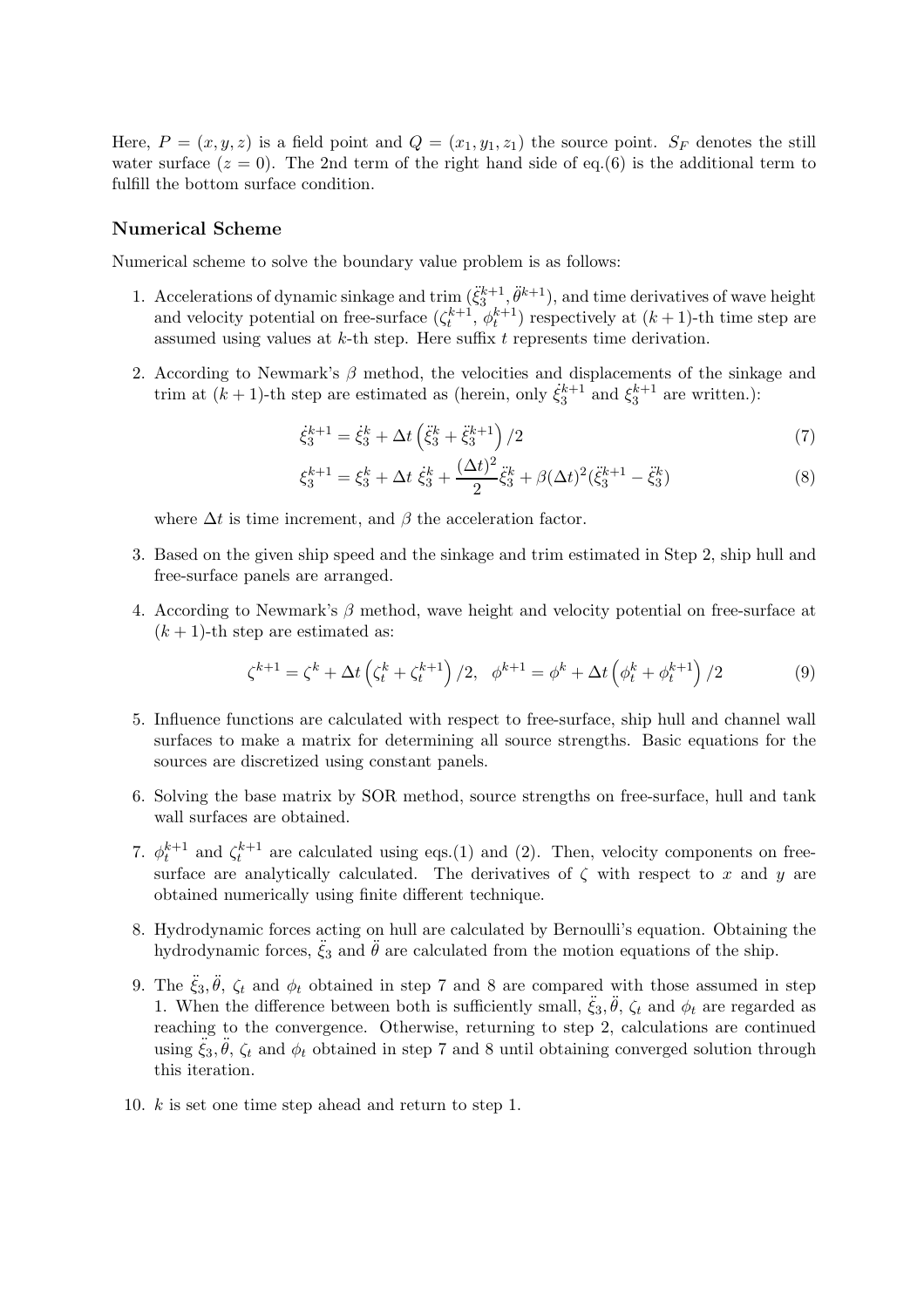# **Computed Results**

Computations of the wash are carried out for a high speed vessel with  $L/B=7.50, B/d=4.58$  and  $C_b$ =0.45, where L, B, d and  $C_b$  are ship length, breadth, draft and block coefficient respectively. L is assumed to be 1.0m in the computations. This vessel has a transom stern. In actual computations, we put round stern panels to the stern end to avoid the unexpected higher stern waves. The additional panels are dealt with as inexistent panels for calculation of the forces acting on the hull.

Fig.1 shows the propagation of the waves generated by the vessel in the channel from -2.35 to 4.35 for non-dimensional time T.  $T = 0$  is corresponding to the stop time of the vessel after the deceleration. The assumed speed change is shown in Fig.2. Froude number based on the constant speed  $U_0$  before the deceleration and the ship length  $F_n$  is 0.519. As the region of the channel, 24.5L for the length, 2.2L for the half breadth and 2.2L for water depth are assumed in this case. Then, Froude number based on the water depth  $F_h$  becomes 0.350. The breadth and the depth are the same size as the towing tank of Nagasaki R & D center, MHI. In the computation, 4,000 panels for free surface, 480 panels for the vessel and 2,400 panels for the channel walls are used. Time interval 0.02s is in the computation.

Typical Kelvin wave pattern is observed at  $T=2.35$ . At  $T=0.35$ , we can see that shifting of the waves generated by the vessel strats just after the vessel stopped. Further, the waves reflected by the channel walls are remarkably observed at the rear region of the vessel. At  $T=2.35$  and 4.35, the bow-shape waves observed in front of the vessel propagate up stream. Thus, propagation process of the unsteady wash generated by the high speed vessel in the channel is realistically demonstrated.

To obtain the verification data, the model test was carried out in the towing tank. Fig.2 shows the comparison of time histories of the ship motions (sinkage and trim) and wave heights at 3 positions fixed at the tank. The positions are  $(x/L, y/L) = (1.79, 0.5)$ ,  $(1.79, 0.643)$  and  $(1.79, 0.786)$  where x is longitudinal distance between fore peak of the stationary vessel and the wave height sensor and  $y$  the lateral distance from the tank center line. Behavior of the motions which occur due to the passage of the waves, arrival time of the wash and the wave period in the computation agree well those in the experiment.

In the workshop, we will present further results computed in shallow waters.

#### **References**

Beck, R.F., Cao, Y., and Lee, T.-H. (1993): *Fully Nonlinear Water Wave Computations using the the Desingularized Method*, 6th International Conference on Numerical Ship Hydrodynamics, Iowa City.

Li, D. and Chwang, T. (1997): *Time Domain Analysis of Ship-Generated Waves in Harbour using a Fast Hierarchical Method*, 7th International Offshore and Polar Engineering Conference, Honolulu.

Maskew, B. (1991): *A Nonliner Numerical Method for Transient Wave/Hull Problems on Arbitrary Vessel*, SNAME Trans., Vol.99.

Yasukawa, H. (1999): *Unsteady Wash Computation for a High Speed Vessel*, Numerical Towing Tank Symp.(NuTTS'99), Rome.

Yasukawa, H. (2000): *Nonlinear Time Domain Analysis of Ship Motions in Regular Head Waves*, Numerical Towing Tank Symp.(NuTTS'00), Tjarnö.